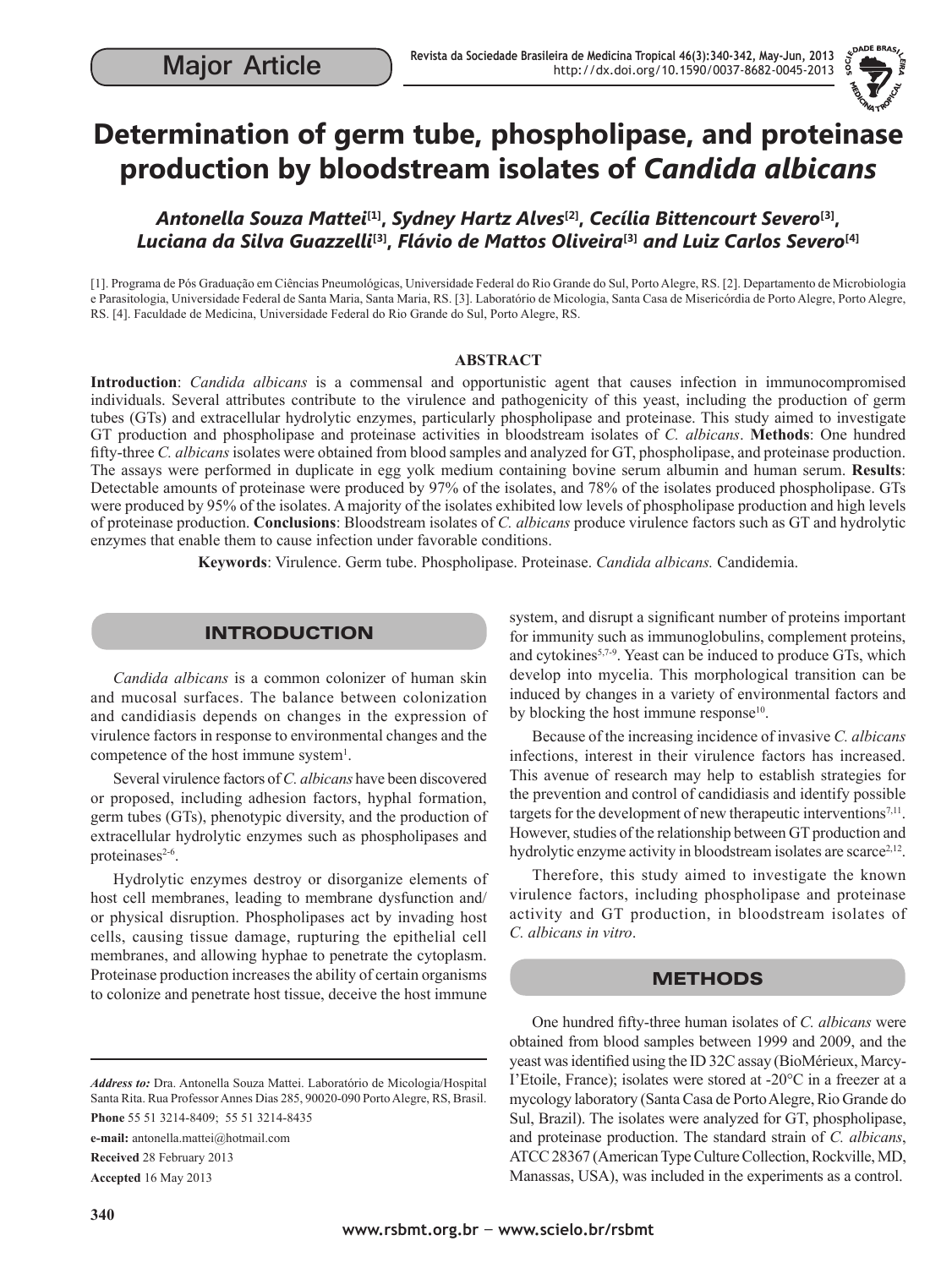|                                                     |                      |              | Phospholipase (n) |                 |          |       |  |
|-----------------------------------------------------|----------------------|--------------|-------------------|-----------------|----------|-------|--|
|                                                     |                      | high         | moderate          | low             | negative | total |  |
| Production of extracellular hydrolytic enzymes (Pz) |                      | $(0.35-0.5)$ | $(0.51 - 0.74)$   | $(0.75 - 0.99)$ | (1)      | (n)   |  |
| $\widehat{E}$<br>Proteinase                         | High $(0.35-0.5)$    | 10           | 19                | 34              | 18       | 81    |  |
|                                                     | Moderate (0.51-0.74) | 4            | 16                | 24              | 12       | 56    |  |
|                                                     | Low $(0.75-0.99)$    |              | $\mathfrak{D}$    |                 |          | 11    |  |
|                                                     | Negative $(1)$       |              |                   | ↑               | 0        |       |  |
| Total $(n)$                                         |                      | 17           | 38                | 65              | 33       | 153   |  |

TABLE 1 **-** Hydrolytic enzyme activity for 153 bloodstream *Candida albicans* isolates.

Pz: activity zone for phospholipase and proteinase.

The *Candida albicans* inoculum was prepared from stock cultures, incubated for 24h at 37°C in Sabouraud dextrose agar, and standardized according to the 0.5 McFarland turbidity range using a densitometer (BioMérieux).

The isolates were screened for their extracellular phospholipase activity by growing them on egg yolk medium and measuring the diameter of the zone of precipitation as previously described by Vidotto et al.<sup>8</sup>. The egg yolk medium consisted of 22.5g of malt agar,  $29.2g$  of NaCl,  $0.28g$  of CaCl<sub>2</sub>, and  $10\%$  sterile egg yolk. Extracellular phospholipase activity was detected by inoculating 10- $\mu$ L aliquots of *C. albicans* suspensions (approximately  $1 \times 10^8$ ) cells/mL) into wells punched through the surface of the egg yolk medium. The diameter of the precipitation zone around the well was measured after incubation at 37°C for 6 days. Phospholipase activity (Pz value) was determined as the ratio of the diameter of the colony to the total diameter of the zone of precipitation.

The determination of protease production was performed in agar containing bovine serum albumin, as previously described by Mohan & Ballal<sup>2</sup>. A solution was prepared by dissolving 11.7g of yeast carbon base, 0.1g of yeast extract, and 2g of bovine serum albumin in 200mL of distilled water. The solution was sterilized by filtration and added to a previously sterilized stock solution of 16g of agar-agar in 800mL of distilled water. After inoculation, plates were incubated at 37°C, and the results were recorded after 6 days of incubation. Enzyme activity was measured as the diameter of the lytic area surrounding the growth area on the serum medium.

The Pz value was determined as the ratio of the diameter of the colony to the total diameter of the colony plus the precipitation zone, and it was scored and categorized as follows: Pz value = 1 (negative); Pz value =  $0.75{\text -}0.9$  (low producers); Pz value  $= 0.51$ -0.74 (moderate producers); and Pz value  $= 0.35$ -0.5 (high producers). The assay was performed in duplicate, and the enzyme activity values were recorded as the average of the two measurements.

Germ tubes production is defined as a filamentous outgrowth from a blastoconidium at least twice as long as the parent cell without constriction at the junction. Isolated colonies of *C. albicans* were inoculated in glass tubes with 1mL of human serum and incubated at 37°C for 2h. A drop of the inoculum

was then placed on a clean microscope slide, and a coverslip was placed on the slide. Wet mount preparations were examined under the objective lens of a microscope  $(\times 40$  magnification), and tests were performed in duplicate.

#### **Ethical considerations**

The hospital (Santa Casa de Porto Alegre, Rio Grande do Sul, Brazil) ethics committee approved this study.

### RESULTS

Phospholipase activity was detected for 78% (120/153) of *C. albicans* isolates, and proteinase activity was detected for 97% (148/153) of isolates.

The mean Pz value was 0.79 (range, 0.48-1.00). The average value for proteinase activity was 0.71 (range, 0.49-1.00).

Isolates were categorized by their levels of phospholipase and proteinase production. The activity of these enzymes is shown in **Table 1**. A majority of *C. albicans* isolates with enzymatic activity displayed high proteinase activity and low phospholipase activity. Of the isolates studied, 73% produced both phospholipase and proteinase.

Germ tubes induction was positive in 95% (146/153) of bloodstream *C. albicans* isolates. The associations of GT production with phospholipase and proteinase activity are described in **Table 2**.

|  |  | TABLE 2 - Virulence factor (GT, phospholipase, and proteinase                 |  |
|--|--|-------------------------------------------------------------------------------|--|
|  |  | production) associations in bloodstream isolates of <i>Candida albicans</i> . |  |

| Virulence factor associations     | Number | Percentage |
|-----------------------------------|--------|------------|
| Phospholipase $+ GT$              | 5      | 3.0        |
| Proteinase $+ GT$                 | 33     | 22.0       |
| Phospholipase $+$ proteinase      | 7      | 5.0        |
| Phospholipase + proteinase + $GT$ | 108    | 70.0       |
| Total                             | 153    | 100 0      |

GT: germ tube.